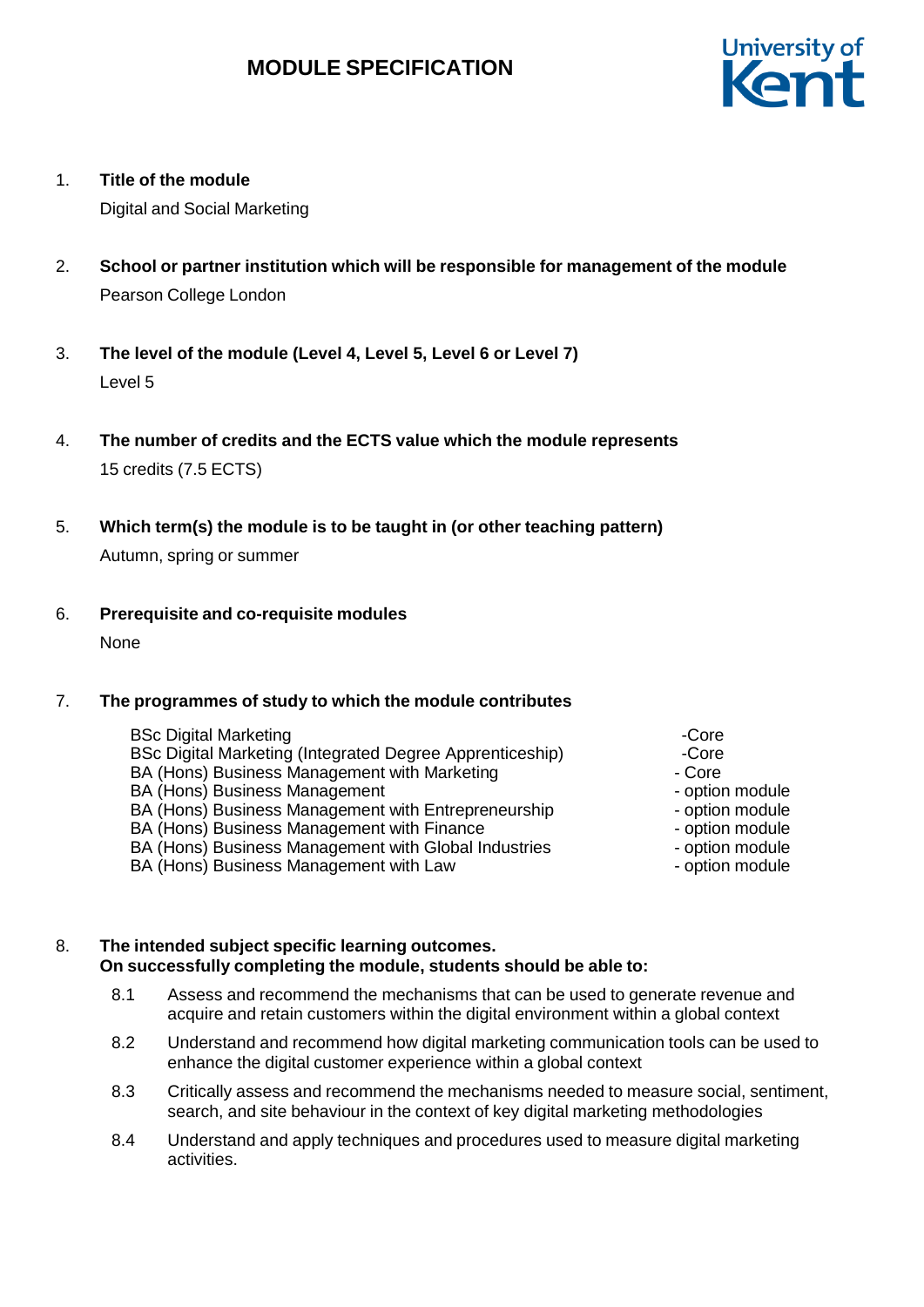

## 9. **The intended generic learning outcomes**

**On successfully completing the module, students should be able to:**

- 9.1 Work under pressure and unsupervised, and interact effectively within teams.
- 9.2 Consider the impact of work on others, especially where related to culture, diversity and equality
- 9.3 Demonstrate business disciplines and compliance with procedures and principles to ensure work is of high quality and fit for purpose, with high attention to detail and the ability to work to deadlines
- 9.4 Show integrity and respect for confidentiality and data security in work and personal situations
- 9.5 Demonstrate logical thinking and a creative approach to problem-solving to systematically analyse and apply structured techniques to complex systems and situations.

#### 10. **A synopsis of the curriculum**

#### Module Aims

This module provides a comprehensive insight into the practice of digital marketing with the emphasis of attaining desirable knowledge-based skills currently in-demand. The module aims to provide candidates with the ability to analyse an organisation's digital provisions within the context of a given industry setting. It is candidates' understanding and analysis of a given organisation's digital landscape which will, in turn, allow them to apply and recommend improvements to develop or enhance a number of digital marketing initiatives related to customer acquisition, conversion, retention, experience, and perception.

Major components of the syllabus will include:

Apps and co-creation, dark web, influencer marketing, immersive social TV experience, dual screening and multitasking

Impact and influence of macro factors on digital strategy and tactics, identify technology for supporting acquisition, conversion and retention

Corporate trolling, black and white hatting

Convenience and usability (heatmaps), perception of credibility

Lead generation, merchants, infomediaries

Acquisition through the adoption and implementation of a variety of integrated digital activities

Delivering retention through the adoption and implementation of integrated digital activities

Video sharing, social networks, Wikis, Groups and forums

RSS, widgets, photo sites, gaming and viral marketing

Online marketing options: acquisition, retention and/or brand building to enhance customer relationships (CRM)

Utilise tools to measure: social behaviour, sentiment, search and offsite behaviour, site behaviour

Understand relevant digital measurement tools and services, analyse the impact of social, sentiment and search behaviour, identify the potential value of social, sentiment, search and site behaviour

Search and social media behaviour, managing positive/negative word of mouth, set measures to report on social, website, and search engine marketing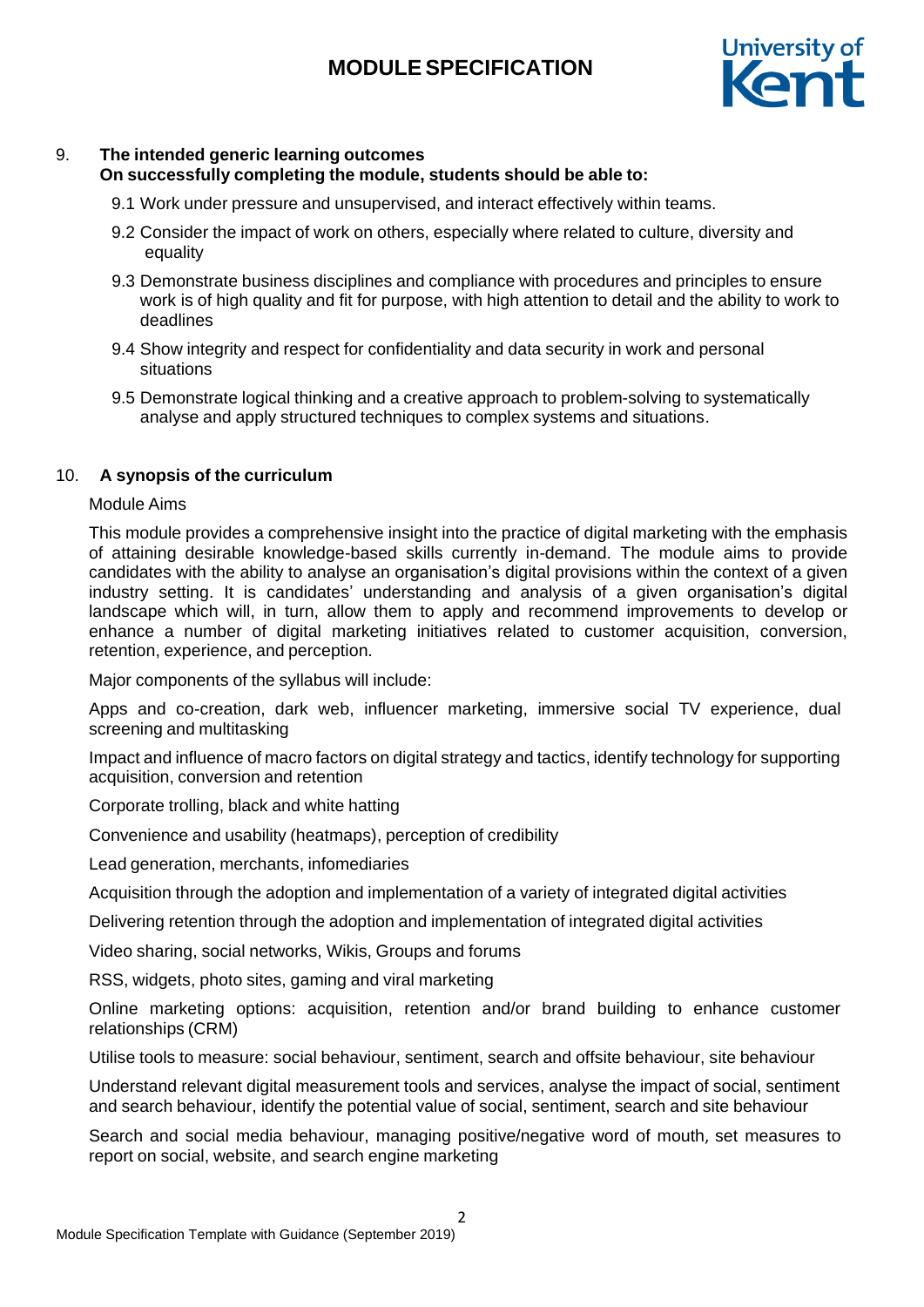

Onsite (log files and tagging), offsite (panels, VOC), usability studies, tracking studies, conversion funnels, reports, presentations, and dashboards, social analytics.

## 11. **Reading list (Indicative list, current at time of publication. Reading lists will be published annually)**

Baltes, L. P. (2015). Content marketing: The fundamental tool of digital marketing, *Bulletin of The Transilvania University of Brasov. Series V: Economic Sciences, 8*(2), 111-118.

Chaffey, D. and Ellis-Chadwick, F. (2019). *Digital Marketing: Strategy, Implementation* and Practice, 7<sup>th</sup> edn. Harlow, Essex: Pearson.

Kitchen, T., Ivanescu, Y. and Nicholson, L. (2015). *Profitable Social Media Marketing: Hot to Grow Your Business Using Facebook, Twitter, Instagram, LinkedIn and More*, 2 nd edn. Amazon, USA: Create Space Independent Publishing Platform.

McQuade, S., Waitman, R., Zeisser, M. and Kierzkowski, A. (2016). *Marketing to the* Digital Consumer, 7<sup>th</sup> edn. New York: The McKinsey Quarterly.

Ryan, D. (2014). *The Best Digital Campaigns in the World II.* London: Kogan Page.

Ryan, D. (2016). *Understanding Digital Marketing,* 4 th edn*.* London: Kogan Page.

Tapp, A., Whitten, I. and Housden, M. (2008). *Principles of Direct, Database* and Digital Marketing, 5<sup>th</sup> edn. Harlow, Essex: Pearson.

## 12. **Learning and teaching methods**

Total contact hours: 25 Total private study hours: 125 Total module hours: 150

## 13. **Assessment methods**

#### 13.1 Main assessment methods

- In class 10 minute individual social media exercise  $-50\%$
- $\cdot$  Individual 2000 word digital and social media campaign report  $-50\%$

#### 13.2 Reassessment methods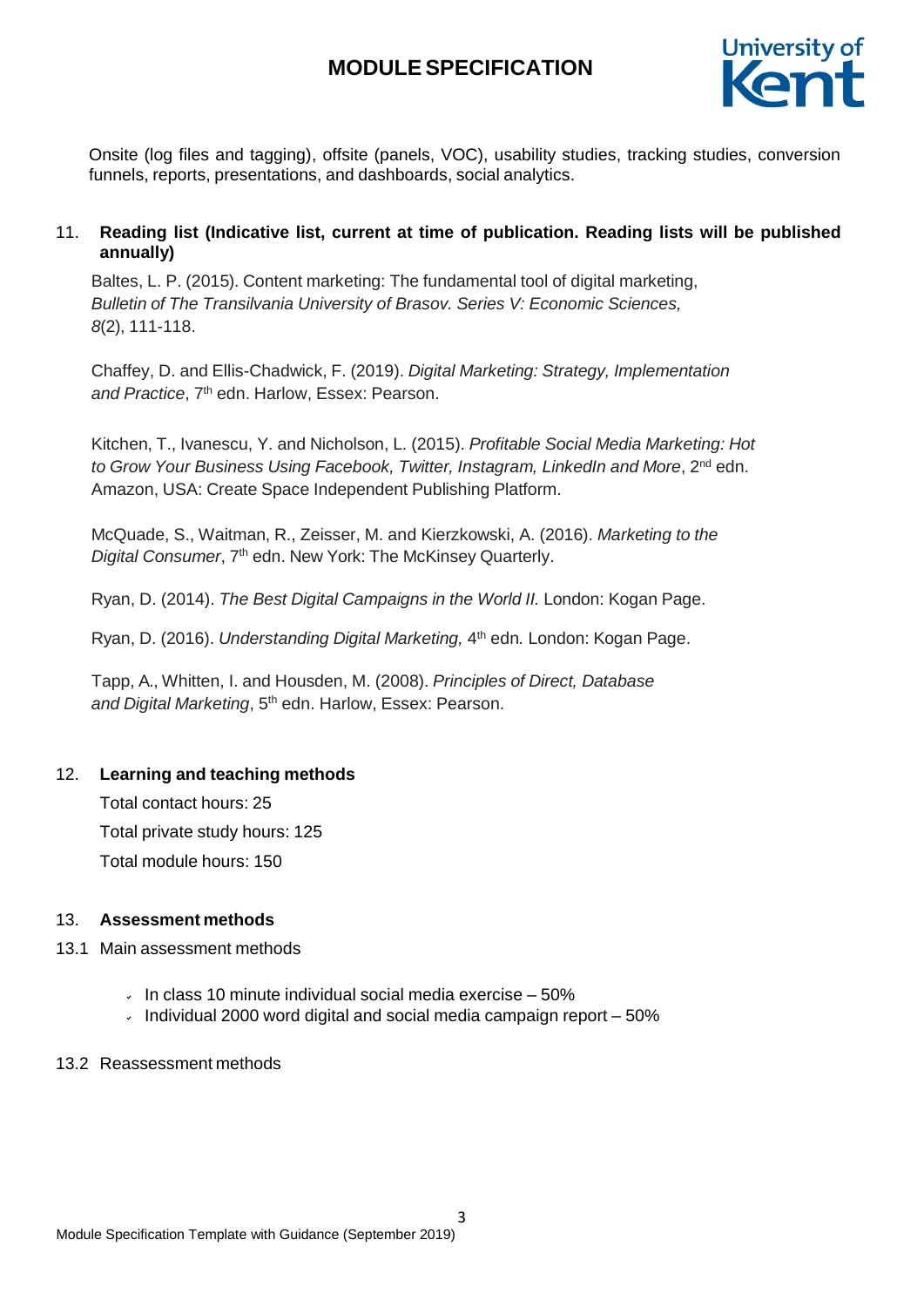

## 14. **Map of module learning outcomes (sections 8 & 9) to learning and teaching methods (section 12) and methods of assessment (section 13)**

| <b>Module</b><br>learning<br>outcome                                   | 8.1 | 8.2 | 8.3 | 8.4 | 9.1 | 9.2 | 9.3 | 9.4                       | 9.5                     |
|------------------------------------------------------------------------|-----|-----|-----|-----|-----|-----|-----|---------------------------|-------------------------|
| Learning/<br>teaching method                                           |     |     |     |     |     |     |     |                           |                         |
| <b>Private Study</b>                                                   | X   | X   | X   | X   | X   | X   | X   | X                         | $\mathsf{x}$            |
| Lectures                                                               | X   | X   | X   | X   |     |     | X   | X                         | X                       |
| <b>Seminars</b>                                                        | X   | X   | X   | X   | X   | X   | X   | $\boldsymbol{\mathsf{X}}$ | $\overline{\mathbf{X}}$ |
| <b>Assessment</b><br>method                                            |     |     |     |     |     |     |     |                           |                         |
| In class<br>social media<br>exercise                                   |     |     | X   | X   | X   |     |     |                           | X                       |
| <i>Individual</i><br>digital and<br>social media<br>campaign<br>report | X   | X   |     |     |     | X   | X   | X                         |                         |

#### 15. **Inclusive module design**

Pearson College London recognises and has embedded the expectations of current disability equality legislation, and supports students with a declared disability or special educational need in its teaching.

Within this module, PCL will make reasonable adjustments wherever necessary, including additional or substitute materials, teaching modes or assessment methods for students who have declared and discussed their learning support needs. Arrangements for students with declared disabilities will be made on an individual basis, in consultation with the College's Registry which oversees disability/dyslexia student support, and specialist support will be provided where needed.

## 16. **Campus(es) or centre(s) where module will be delivered**

Pearson College London

## 17. **Internationalisation**

Organisations need to cater for international markets and consumer preferences. The level of personalisation is critical across all digital platforms in order to give each consumer a very engaging customer experience. In this module, we will look at how we deliver this compelling customer experience across borders.